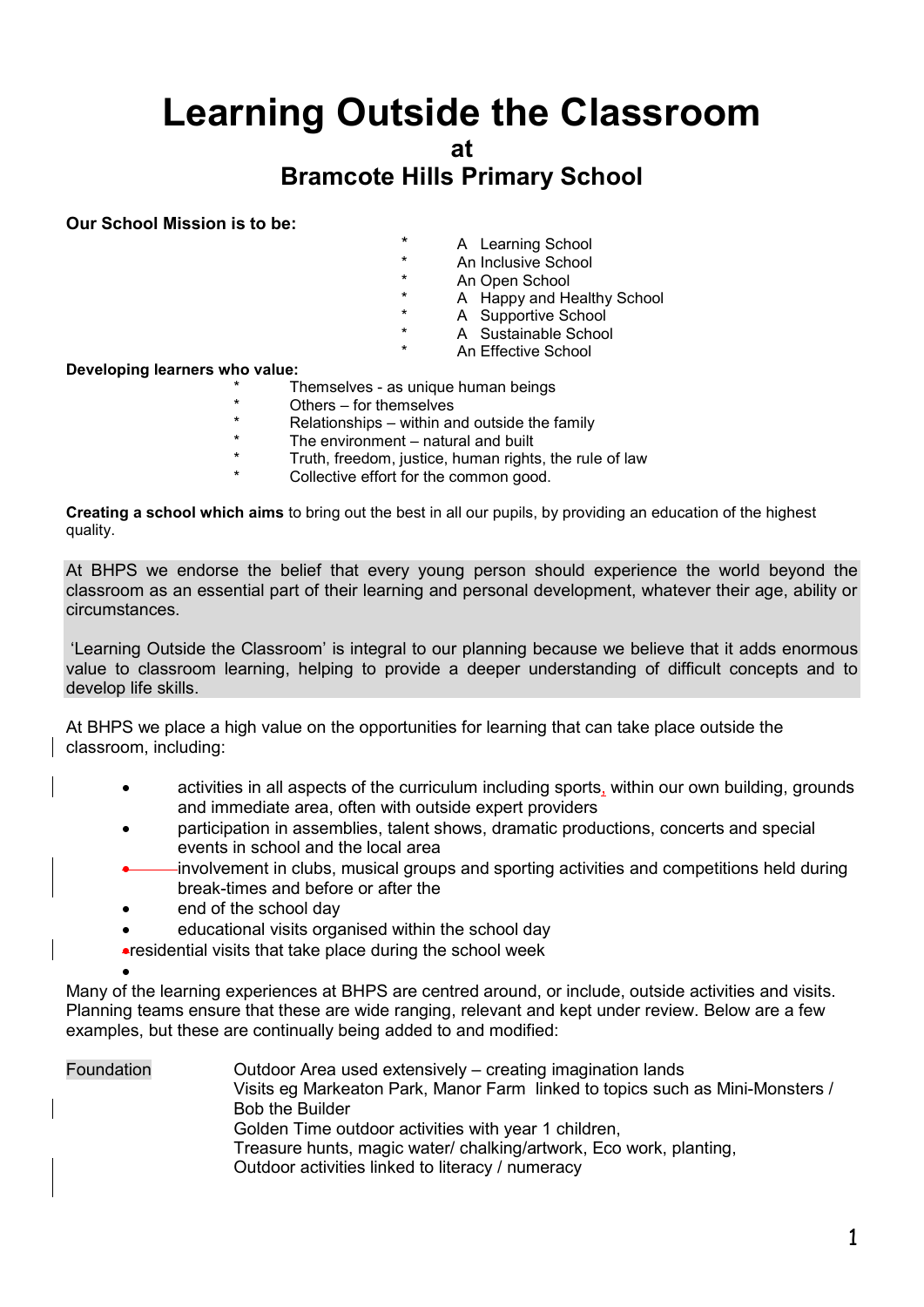| Year 1 / 2        | Local area visits eg Bramcote playground, Bramcote Farm shop, Trowell Garden<br>Centre; Bramcote Church<br>Day trips eg Sudbury Hall, Twycross Zoo, Magna Science, Newstead Abbey,<br>Green's Windmill<br>Golden Time outdoor activities with Year 1 children<br>Outdoor activities eg playground rhymes, numeracy and science investigations<br>and observation, drama games, Easter egg hunt, team games, orienteering, -map<br>making, traffic survey, observational drawings sports days,<br>The Big Sleepover on BHPS site - |
|-------------------|-----------------------------------------------------------------------------------------------------------------------------------------------------------------------------------------------------------------------------------------------------------------------------------------------------------------------------------------------------------------------------------------------------------------------------------------------------------------------------------------------------------------------------------|
| Year $3/4$        | Residentials eg Castleton Youth hostel overnight stay; Caythorpe PGL activity<br>centre 2-night stay<br>Day trips eg Hardwick Hall, Nottingham – Pantomime, Tennis Centre, National<br>Space Centre,<br>Local trips eg Study of Bramcote area – exploring the village and park;<br>picnics in the park.                                                                                                                                                                                                                           |
| Year <sub>5</sub> | Residential eg Ironbridge YHA<br>Day trips eg Castleton, Attenborough Nature Reserve, pilgrimage to Southwell<br>Minster, study of Beeston,<br>Outdoor activities linked to topics (eg rivers / deposition)                                                                                                                                                                                                                                                                                                                       |
| Year <sub>6</sub> | Residential at Whitby (2 nights) studying coastal geography, fossils, and English<br>Heritage sites<br>Day trips eg Bestwood Park, Balloon Woods Centre, Safety Zone<br>Trip to Mega Bowl                                                                                                                                                                                                                                                                                                                                         |

We are continuing to explore ways in which our outdoor learning areas may be developed and improved (eg sire development to include improved play items and outdoor science and wild areas). Much of the decision making is guided by the children, through the School Council. In addition, many of our clubs and extra-curricular activities are held out of doors, such as ECO and Gardening Club as well as a wide range of sporting activities.

#### **Inclusive Provision**

Equal and full access for all learners to learning outside the classroom is monitored annually by the Inclusion Manager.

Wherever possible, teaching staff will try to ensure that provision can be accessed by all pupils or suitable alternatives agreed. For example - no child is excluded from an activity because of financial considerations and children with behaviour or educational needs are given extra support.

Some activities, such as choir, are held during school hours in order to encourage a gender balance.

For a few children, residential visits away from home are problematic. These children are encouraged to participate and partial involvement catered for if necessary (ie visiting for the day). If not able to attend, children are provided with positive experiences in school. F

or a very limited number of activities, there may sometimes be a selection process as part of our support for gifted or talented children (e.g choir for performances, school band and sports teams) but these are the exception, rather than the rule.

#### **Evaluating Learning Outside the Classroom**

Children are routinely encouraged to reflect on their experiences, though the form this takes is as creative and interesting as possible, so that their overall enjoyment is not diminished.